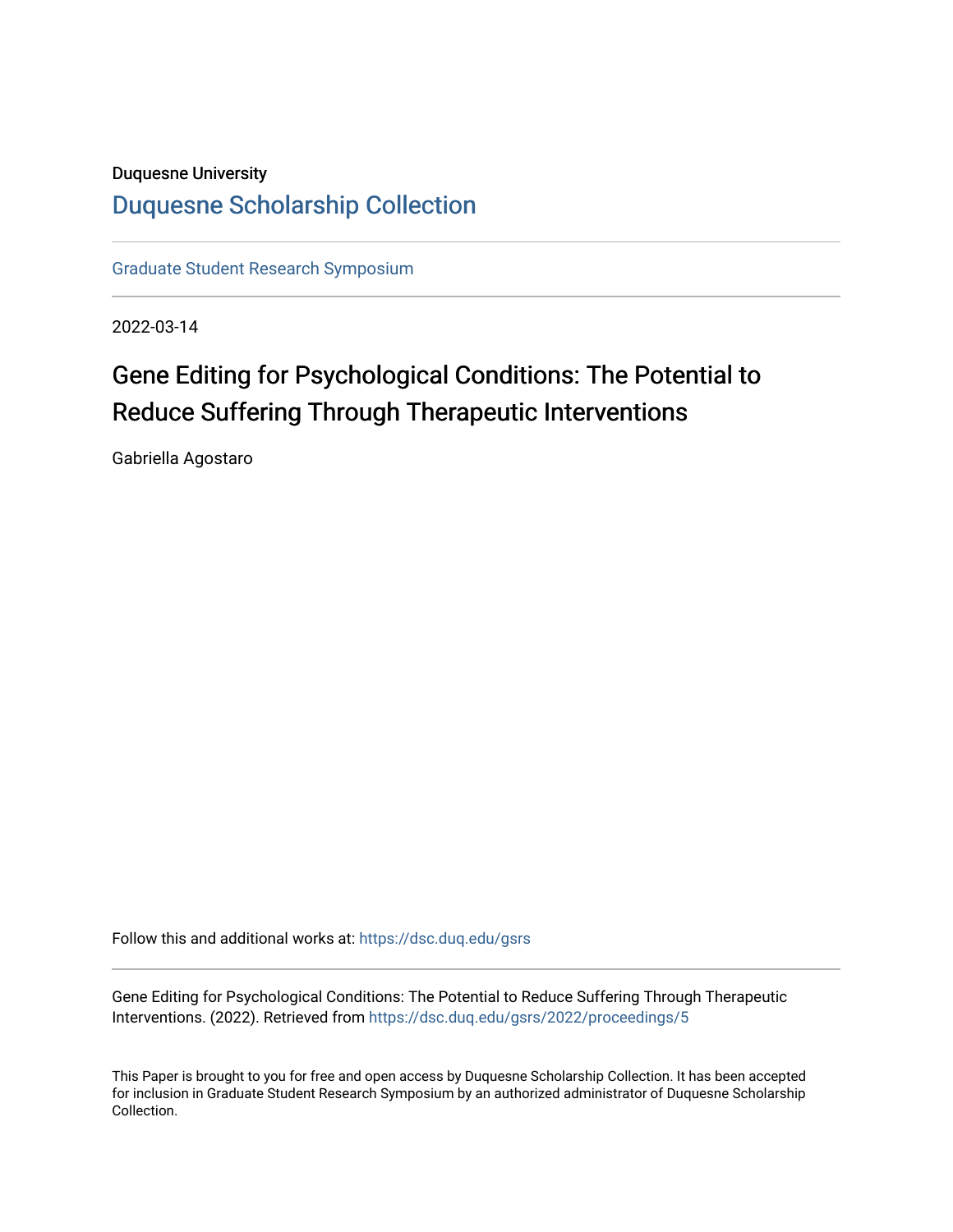Gene Editing for Psychological Conditions: The Potential to Reduce Suffering Through Therapeutic Interventions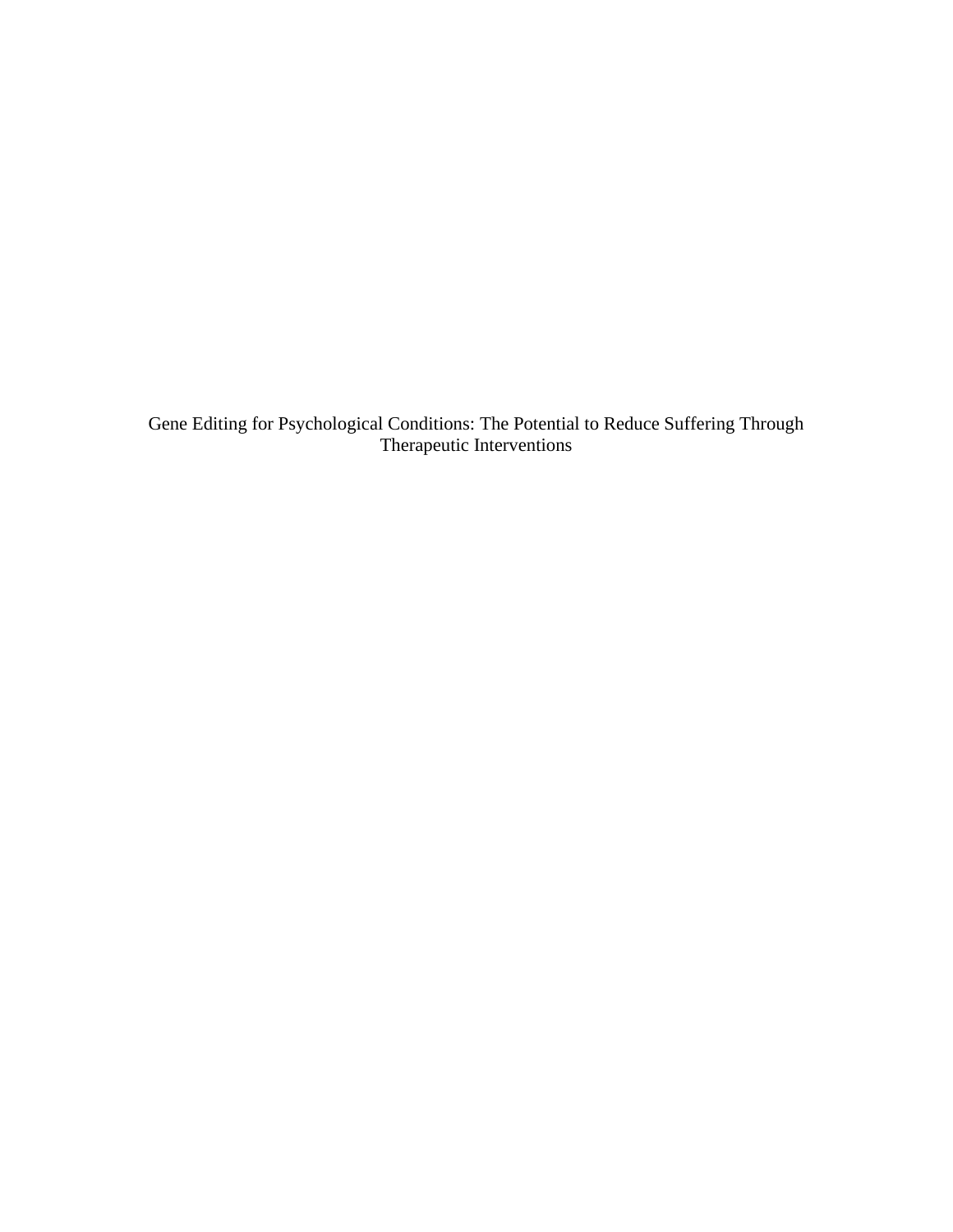#### **Introduction**

Psychological well-being serves a crucial role in the health and productivity of humanbeings in our society.<sup>1</sup> Individuals with psychological conditions can experience symptoms which include the inability to distinguish fiction from reality, extreme thoughts of sadness, and intense anxiety. <sup>2</sup> When an individual's world becomes altered, their ability to thrive and flourish independently becomes tarnished. Individuals with psychological conditions experience extreme suffering as their symptoms can quickly become overwhelming and unmanageable. Individuals who experience difficulties mediating psychological symptoms can have difficulty obtaining traditional employment and can potentially experience higher rates of homelessness or incarceration.<sup>3</sup>

Patients with treatment-resistant psychological conditions continue to have difficulty with symptom mediation. This paper will analyze the potential to reduce suffering in patients with psychological conditions through therapeutic gene editing.

# **I. Genetics and Psychological Conditions**

Many patients diagnosed with psychological conditions do not obtain symptom relief. This aspect comes as a result of psychological conditions that are treatment-resistant. Traditionally, when patients present with a diagnosed psychological condition, they fall into one of three categories:

- 1. The patient who has sought treatment and has no current symptoms
- 2. The patient who chooses not to receive medical interventions
- 3. The patient who has tried numerous medications and therapies but has obtained no relief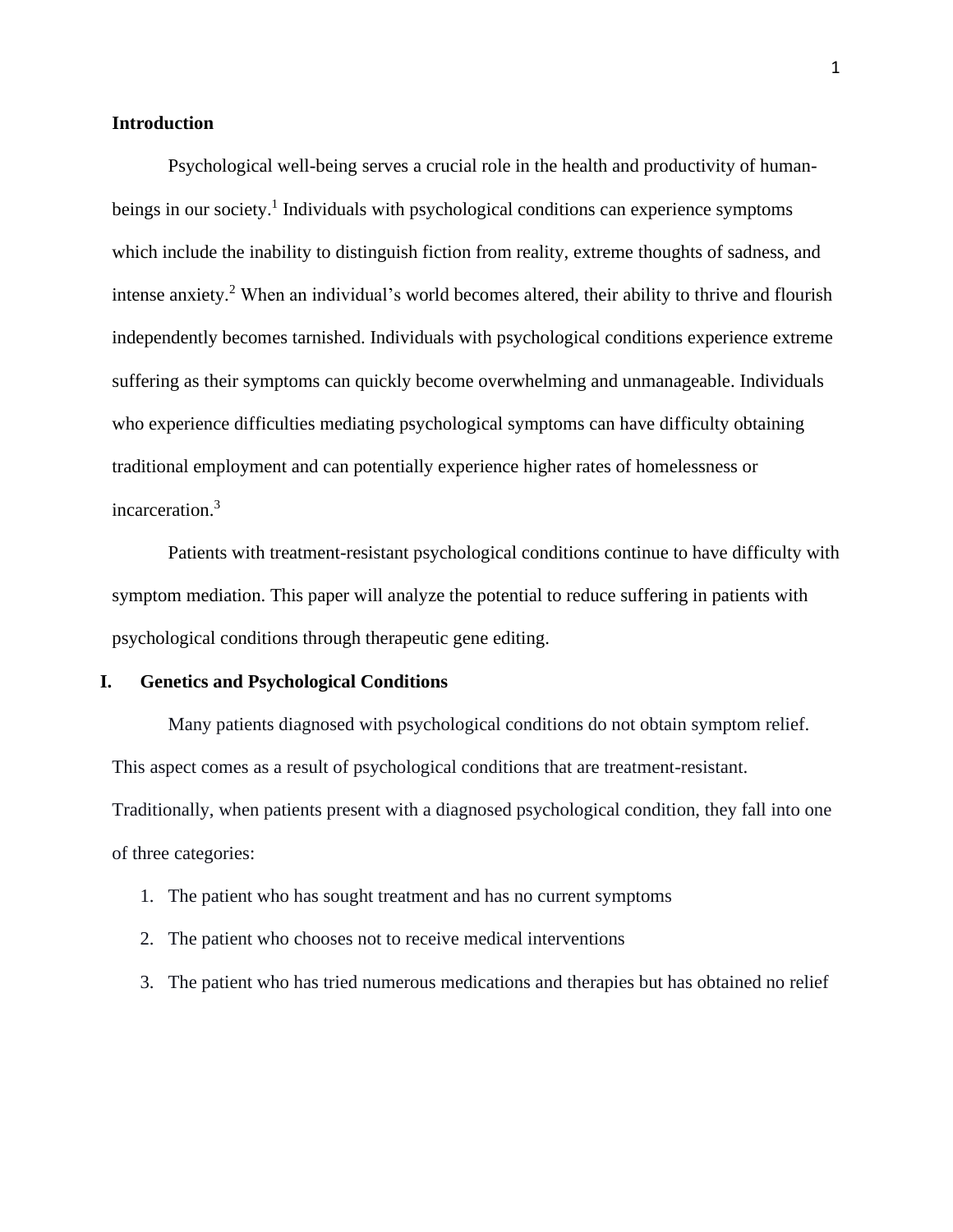Patients who have been correctly diagnosed with a psychological condition or a psychiatric condition and have utilized two or more treatments for at least six weeks with no symptom improvement are classified as treatment-resistant.<sup>4</sup>

The three categories of diagnosis, treatment, and eradication can be utilized to distinguish genetic advancements in the field of psychology. When the diagnosis, treatment, and eradication categories for genetic advancements are applied to treatment-resistant psychological conditions, the potential to relieve suffering lies within the eradication phase.

#### **a) Diagnosis**

 The diagnosis section utilized to categorize genetic advancements in psychological conditions assists clinicians in diagnosing and recognizing psychological conditions before symptoms present in the patient. Current research in genetics and psychological condition has allowed researchers to determine various genetic associations that contribute to the likelihood of developing a psychological condition.

Association studies have explored genetic associations present in individuals with schizophrenia disorder. Single nucleotide polymorphism (SNP) is a significant genetic factor that may increase an individual's susceptibility to schizophrenia disorder. Numerous SNP locations in a human leukocyte antigen (HLA) locus were explored in the Han Chinese population to determine the genes that contribute to an individual's susceptibility to schizophrenia disorder.<sup>5</sup> This study indicates that the rs2021722 in the HLA locus could have a pathogenic relationship with schizophrenia disorder.<sup>6</sup> This data contributes to foundational knowledge for this disorder, which builds a platform for future advancements for the etiology of schizophrenia disorder.

Researchers have similarly explored genetic risk loci associated with bipolar disorder. A genetic locus is the specific location of a gene or DNA sequence on a specific chromosome.

2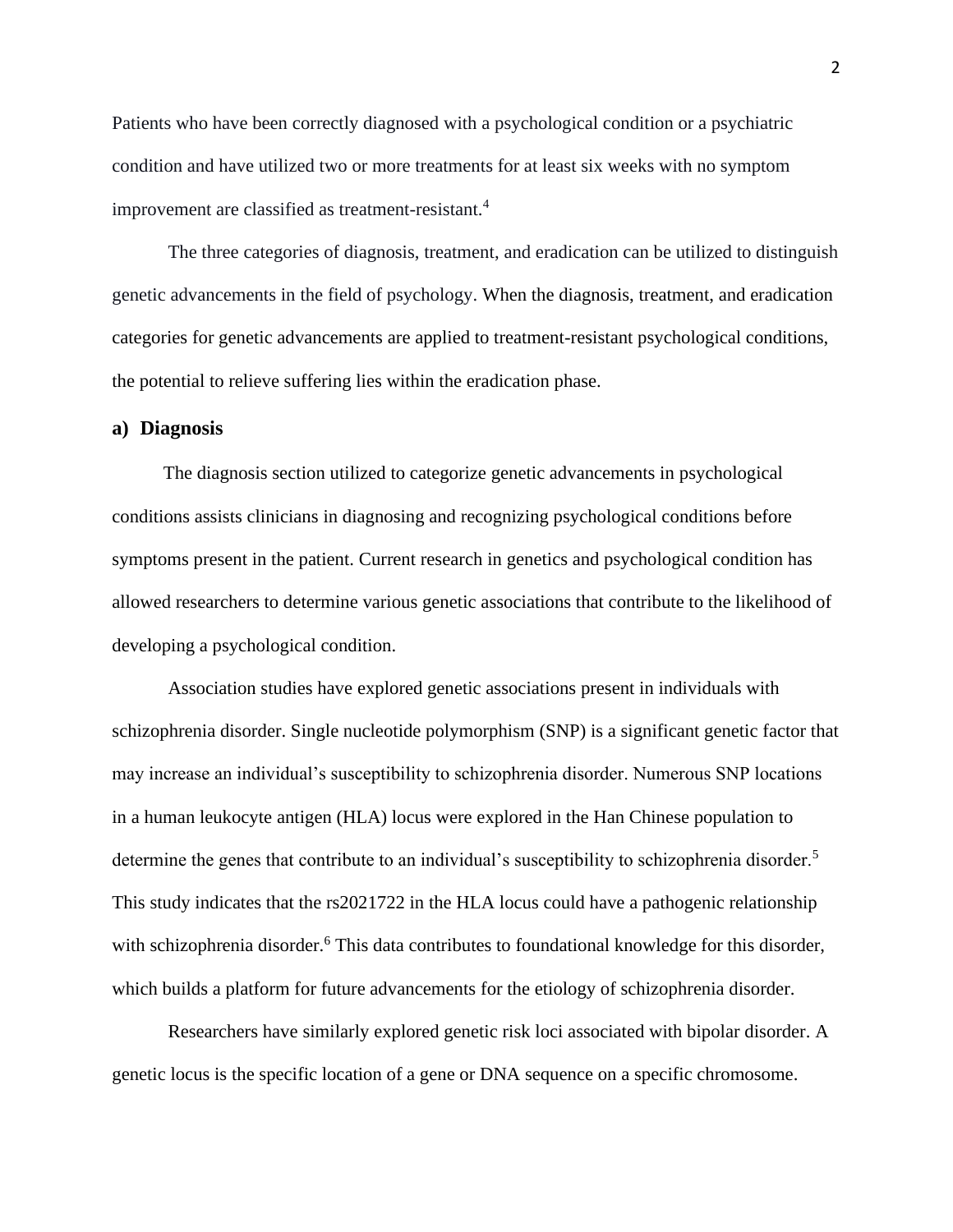Genetic loci allow researchers to pinpoint the exact location of a gene to determine its nature and responsibility within the human body. For example, one study suggests that there is a linkage between the prevalence of bipolar disorder and the 4p16 and 16p13 genes.<sup>7</sup> Similarly, a more recent study found that there is an association between the DGKH, CACNA1C, and ANK3 genes and bipolar disorder.<sup>8</sup> While these genes have been independently linked to bipolar disorder, these association studies have further contributed to our understanding of the genetic make-up of this disorder and suggest a need for continued research in the field.

Researchers have not identified a specific genetic marker determining if a psychological condition will be treatment-resistant. While researchers are unable to associate treatmentresistance with a particular gene, enhanced diagnostic abilities allow for early education for individuals that may suffer from psychological conditions in the future.<sup>9</sup> Early diagnosis can assist an individual in determining the likelihood of transferring a genetically linked psychological condition to their future children.<sup>10</sup> For example, an individual may want to receive genetic testing to determine if their child will have an extreme psychological condition. In the future, genetic markers and genetic testing can assist in the early diagnosis of psychological conditions and encourage mediation before symptoms become too problematic.

#### **b) Treatment**

 Through genetic sequencing techniques, treatment methods and therapeutic interventions can be targeted more efficiently and effectively in patients suffering with psychological disorders. For example, pharmacogenetic techniques can be utilized to assist clinicians in determining which medication will be most effective in patients with schizophrenia or bipolar disorder. Through genetic sequencing of the patient, clinicians can utilize this technology to individualize a treatment plan for each patient presenting with a psychological disorder.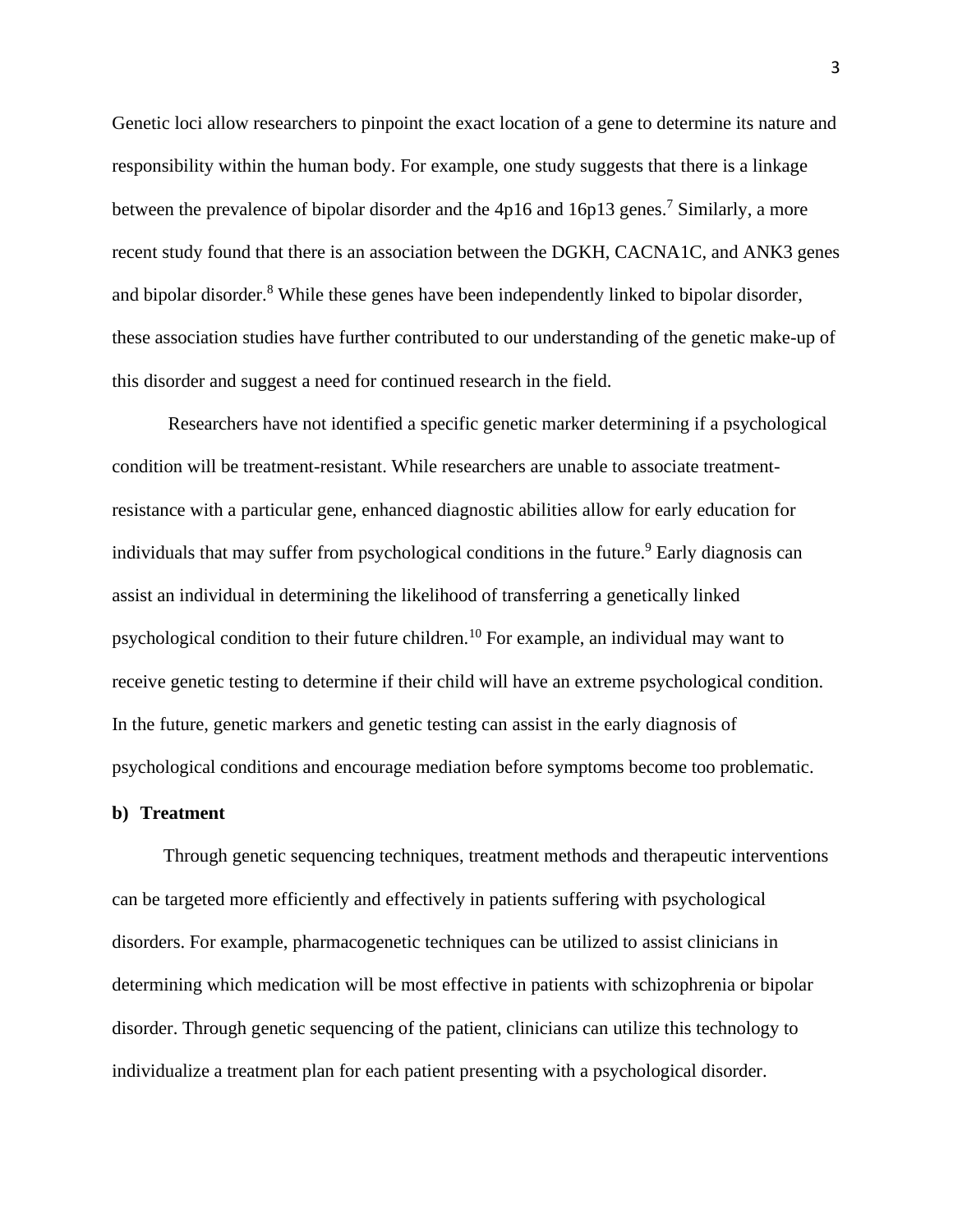Additionally, pharmacogenetics can be utilized to determine which medications will have the most negligible side-effects.<sup>11</sup> Since medication compliance is challenging to attain for patients suffering from psychological conditions, pharmacogenetics can predict which side effects will be prevalent depending on the medication prescribed and the genetic make-up of the patient.

The pharmacogenetics of serotonin reuptake inhibitors (SSRIs) and the presence of sexual dysfunction in patients was examined. Sexual disfunction as a result of SSRI use is present in 20-70% of patients being treated for long-term depression.<sup>12</sup> As a result of this symptom, the patients willingness to comply with long-term medication protocols have been influenced. As a result of this study, an association was found between serotonin and glutamate system genes and the symptom of sexual disfunction.<sup>13</sup> Side effect and symptom management are crucial to consider when determining the most beneficial medication to treat a patient. Through this type of pharmacogenetics clinicians are able to recognize potential side effects in an attempt to limit their disturbances amongst the body.

In contrast, pharmacogenetics does not account for patients who experience treatmentresistant psychological conditions. Patients suffering from treatment-resistant psychological conditions will not get any relief from the genetic advancements resulting from pharmacogenetic research.<sup>14</sup> Patients who were nonresponsive to pharmaceutical therapy will still not find relief through pharmacogenetics. Pharmacogenetic solutions will not serve as a one-time cure for psychological disorders. Each patient will require multiple drug administrations, and drug adherence will still be crucial for patient recovery.

#### **c) Eradication**

 The eradication category for psychological conditions is crucial to patients diagnosed with treatment-resistant conditions. This conceptual model serves as an approach that allows patients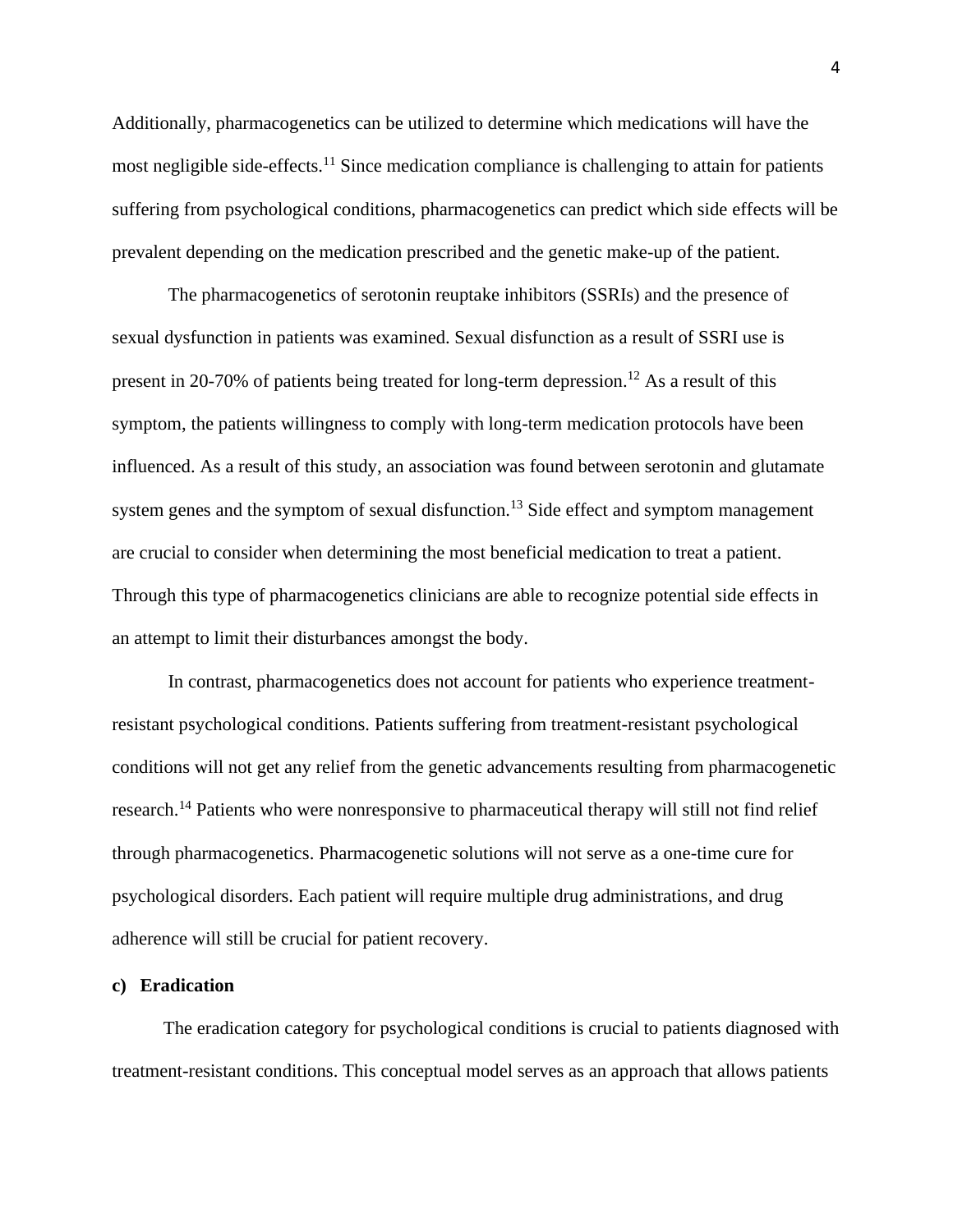with treatment-resistant psychological conditions to receive a source of mediation for their suffering. The eradication phase for physical conditions involves therapeutic gene editing, allowing patients to receive a one-time genetic correction for their illness or condition. Therapeutic gene editing allows the patient to be cured of their condition and eliminates the likelihood of the patient passing a genetic disease to their child.<sup>15</sup> Therapeutic gene editing can be utilized to eradicate psychological conditions entirely.

Therapeutic gene editing for eradicating genetically linked psychological conditions has become increasingly researched in psychology. While researchers are not currently at a point where psychological conditions can be pinpointed to one specific genetic risk loci, continued research will advance clinicians' understanding of the disorders and will contribute to future eradication methods. Although researchers cannot conduct therapeutic gene editing for psychological conditions at this time, this method serves as the only real promise to mediate the suffering experienced by patients with these treatment-resistant psychological disorders.

#### **II. Ethical Considerations**

As researchers explore new niche aspects of therapeutic gene editing and new data is obtained and published, the ever-changing discipline must continue to be examined. When assessing the ethical principles in conjunction with therapeutic gene editing, the traditional principles of beneficence, nonmaleficence and patient suffering are relevant for examination.<sup>16</sup>

# **a) Beneficence**

The physician's primary goal is to work to treat and improve the quality of life of their patients. While the aim is to improve quality of life, the physician must weigh the probability of risk and success with new and obscure clinical interventions. Advancements in medical technology are currently produced by assessing various experiments' risks and benefits.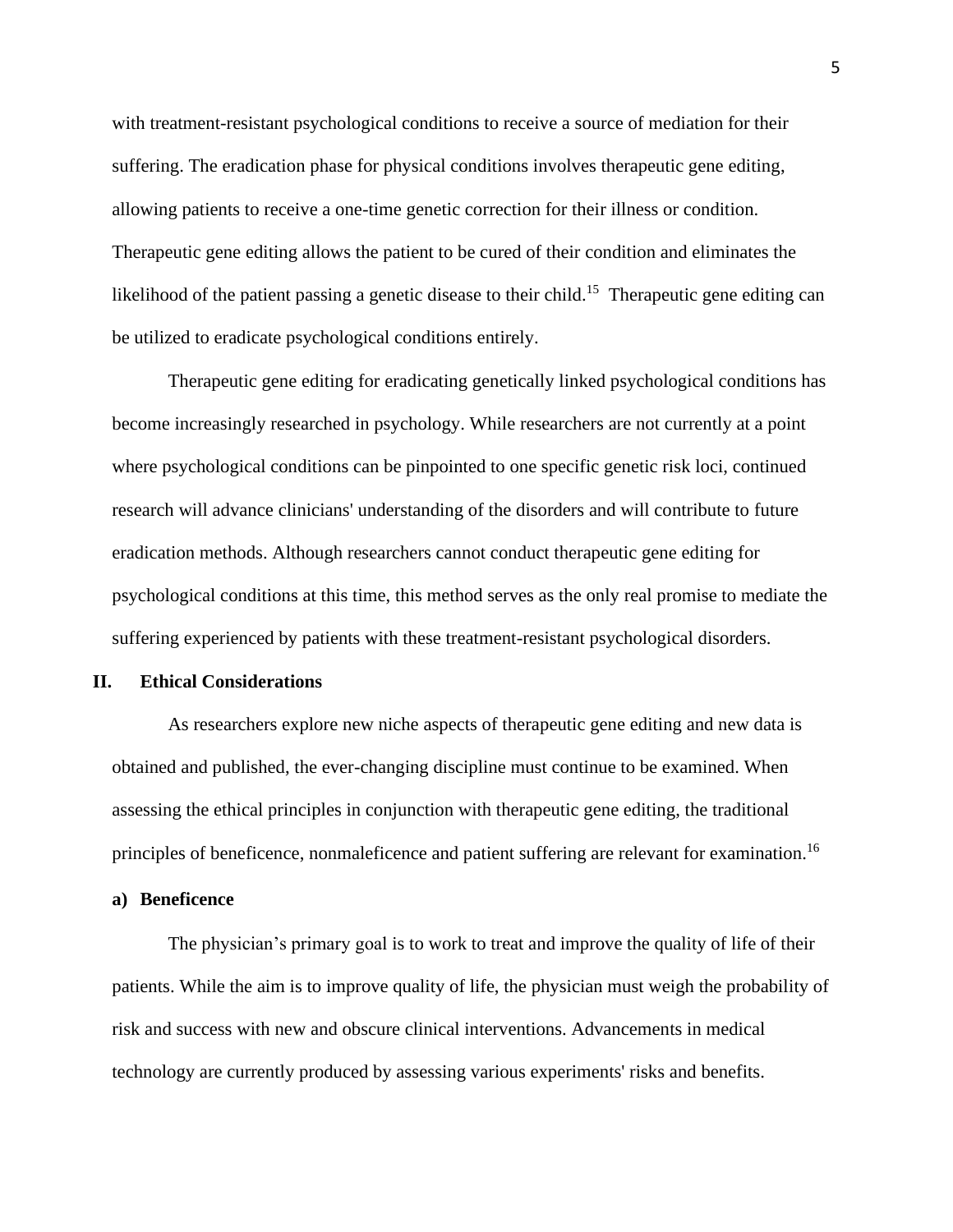Beneficence explores the clinician's duty to improve psychological health or physical health.<sup>17</sup> Clinicians practice beneficence by diagnosing and treating a patient for their ailment. For example, in genetics, beneficence would be practiced through a physician genetically testing a woman for the BRCA1 and BRCA2 genes. If a positive test is obtained, the physician can offer a double mastectomy to prevent future cancer development.<sup>18</sup>

In patients with psychological conditions, clinicians do aim to bring about improvements in physical and mental health. While this is achievable for patients with traditional psychological conditions, this is not attainable for treatment-resistant psychological conditions. Therefore, resilient treatment options must be explored and implemented in patients with treatment-resistant disorders. These options will work in the best interests of the patients being served and will bring about the most significant improvements to the health of patients suffering from treatmentresistant disorders.

# **b) Nonmaleficence**

Nonmaleficence aims to improve a patient's physical and psychological health in a way that reduces risk and prevents further harm.<sup>19</sup> This ethical principle is similar to the portion of the physician's Hippocratic oath, which directs physicians to "do no harm". Physicians can do no harm by analyzing the side effects associated with a procedure or ensuring medical indications are in place to suggest a procedure is necessary to improve the patient's health.

Beneficence and nonmaleficence are best analyzed and assessed through benefit-risk ratios. Benefit-risk ratios allow the physician to analyze the intended benefit of a medical intervention and the perceived risks associated with a procedure. Physicians can then calculate if the risk factors associated with an intervention are ethically justified.<sup>20</sup> The benefit-risk ratios can give physicians direction when assessing possible treatment plans for patients and allow for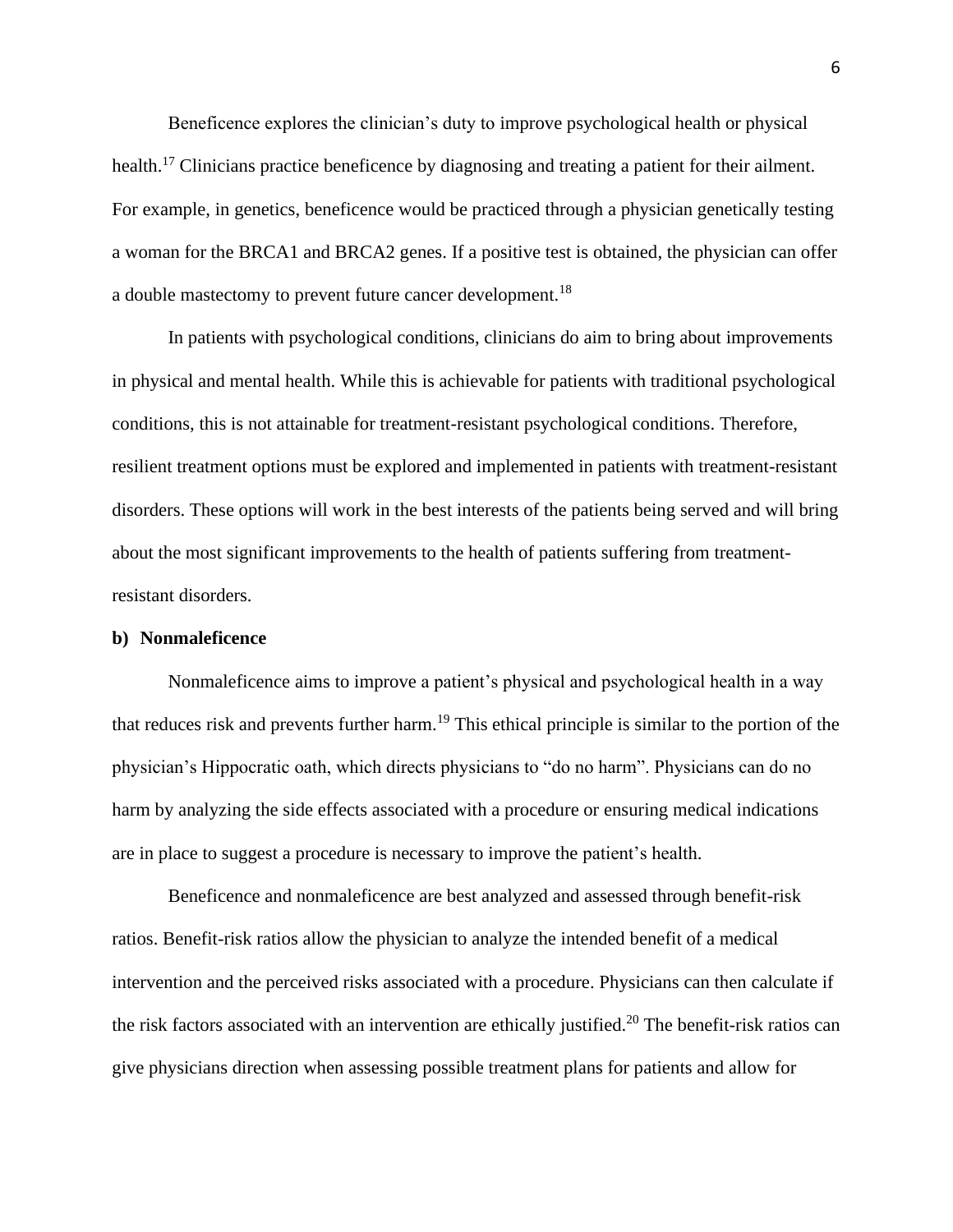patient involvement in medical decision-making. Additionally, these analyses can ensure that physicians continue to do no harm and act in the patients' best interests while assessing treatment plans.

Physicians frequently encounter medical disorders that do not respond to conventional treatment or require therapies that create tremendous side effects for the patient. In an attempt to create the most beneficial treatment plan for the patient that incorporates the least amount of harm, innovative treatment methods and procedures are necessary. Therapeutic gene editing offers clinicians the ability to edit out genetic discrepancies before an illness ever occurs.<sup>21</sup> This methodology reduces or potentially eliminates pain and suffering due to psychological conditions associated with a type of genetic origin. This treatment method ensures that patients with treatment-resistant psychological conditions get mediation for the pain and suffering and are not inflicted with additional treatment measures that are not medically indicated.

# **c) Potential to Reduce Suffering**

The suffering in patients dealing with physical conditions and the suffering in patients dealing with psychological conditions can be comparable in numerous aspects. To illustrate this, consider treatment-resistant psychological conditions and terminal physical conditions. Patients with terminal physical conditions experience extreme physical symptoms that can also bring about psychological symptoms such as extreme depression or anxiety.<sup>22</sup> As a result of these symptoms, patients with terminal conditions, such as cystic fibrosis or cancer, have an increased likelihood of experiencing job  $loss^{23}$  or strained relationships<sup>24</sup> due to these unbearable symptoms.

 Patients with treatment-resistant psychological conditions have unbearable psychological symptoms that frequently lead to the development of physical symptoms.<sup>25</sup> For example,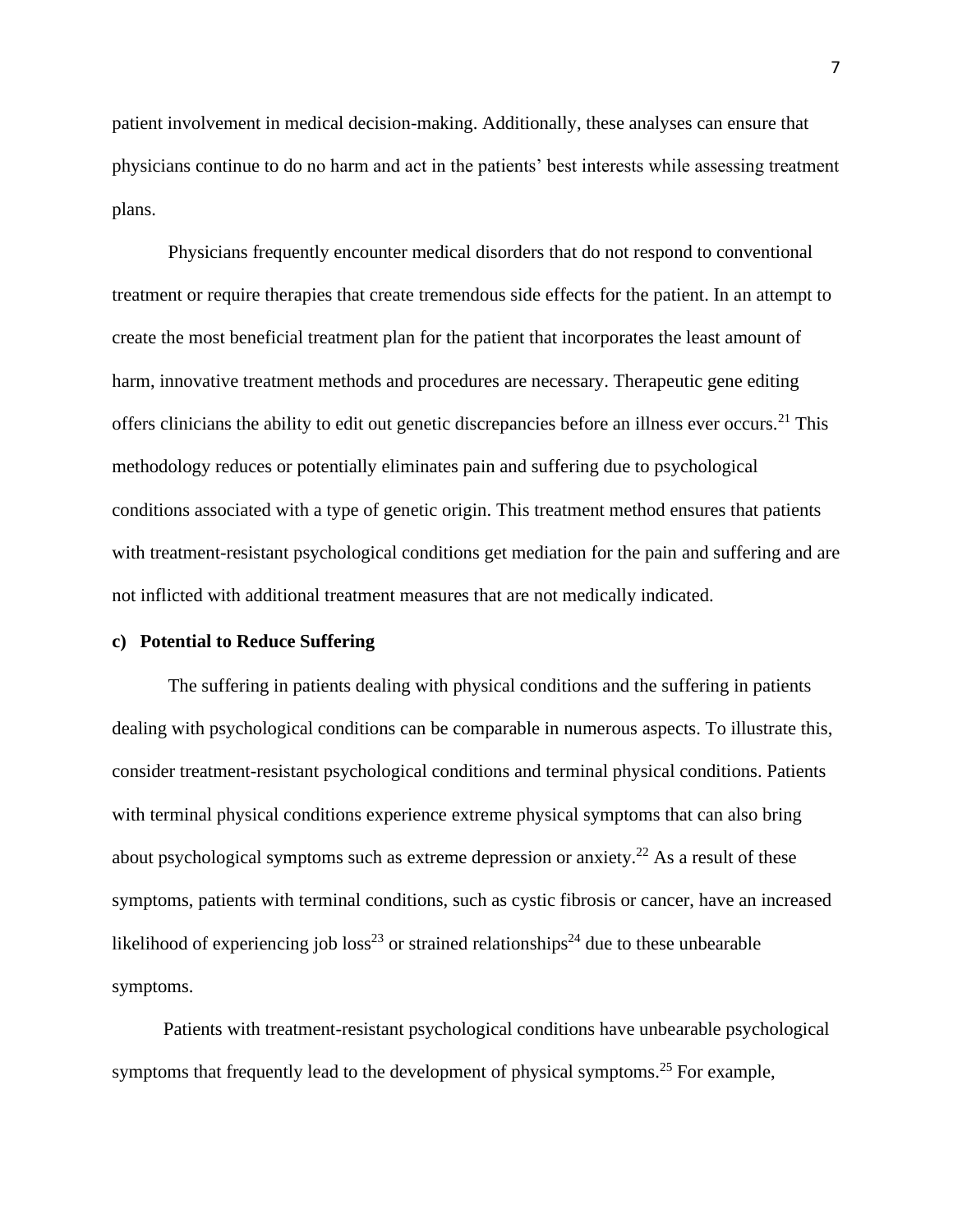common physical symptoms that may develop as a result of psychological conditions are increased heart rate or difficulty breathing.<sup>26</sup> As a result of these symptoms, these patients may also experience strained relationships or job loss.

Where terminal physical conditions and treatment-resistant psychological conditions differ is the mediation of the suffering resulting from the symptoms experienced by these patients. Palliative care is a discipline that focuses primarily on comfort and supportive care.<sup>27</sup> The palliative care service is traditionally utilized for any patient needing pain mediation for a physical condition. Patients who have received a terminal diagnosis are typically referred to either palliative or hospice care to receive symptom mediation and to make them comfortable through a painful illness, whether it be terminal, a chronic condition, or just a severe recoverable injury.

Patients dealing with treatment-resistant psychological conditions do not receive palliative care services to assist with the extreme suffering they endure due to their disorder. While the physical symptoms that the patient endures will be mediated, the psychological symptoms will not be resolved. The patients dealing with treatment-resistant psychiatric episodes receive basic therapeutic services without the long-term opportunity for symptom mediation.

#### **Conclusion**

As developments continue to be made in genetics, researchers become closer to determining the definitive genetic sequences of psychological conditions. While significant progress has been made in genetics, continued research is essential to understand the vast contributions that genetics can make to the field of psychology.

 While genetic sequencing aims to assist patients suffering from debilitating psychological conditions, there is still a lack of mediation for patients dealing with these conditions. Given the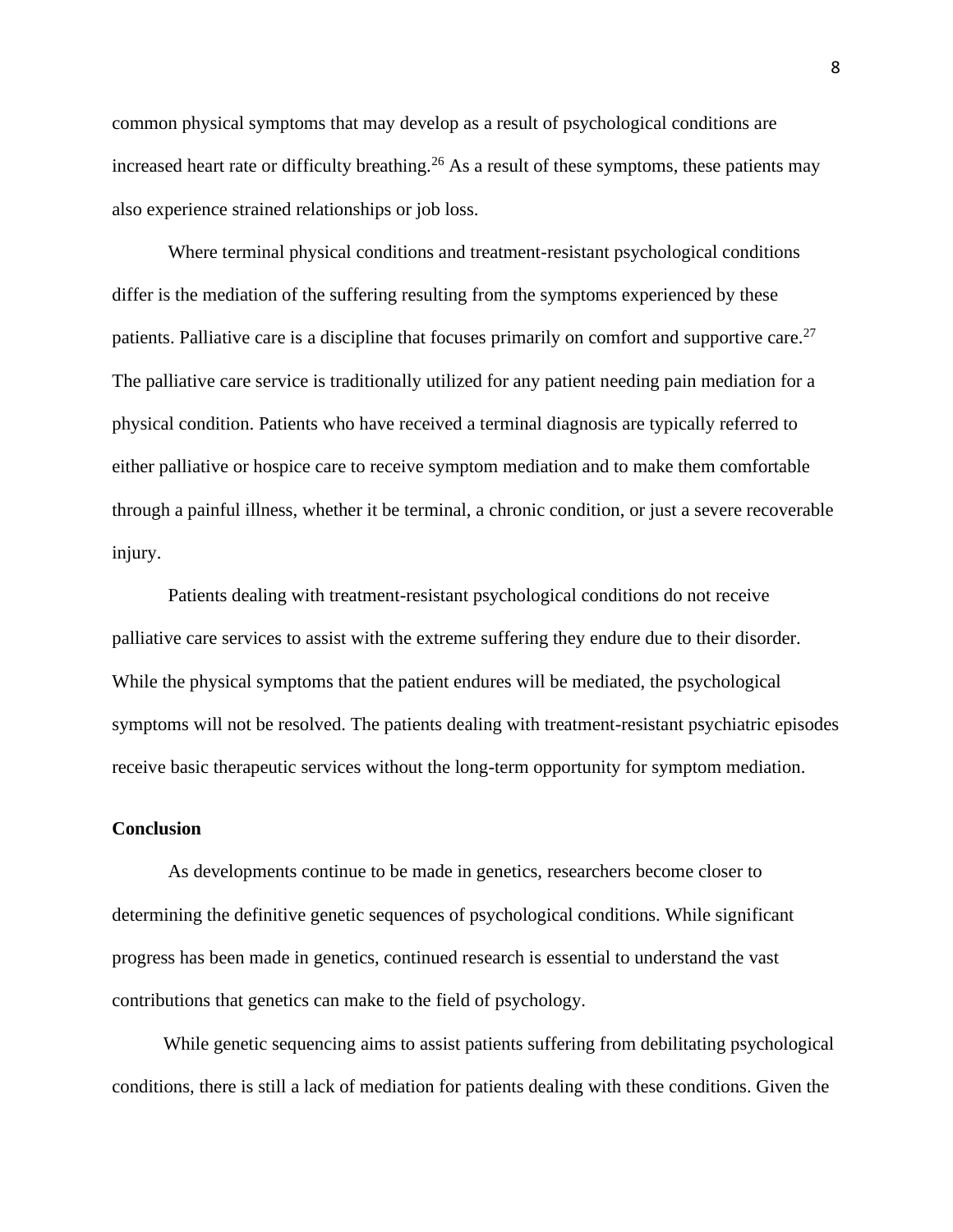suffering associated with treatment-resistant psychological conditions and the current lack of mediation for these disorders, therapeutic gene editing should be considered to assist patients with these conditions. Therapeutic gene editing offers patients with treatment-resistant psychological conditions an opportunity to mediate their suffering and offers significant improvements for future generations that have genetically linked psychological conditions in their family history.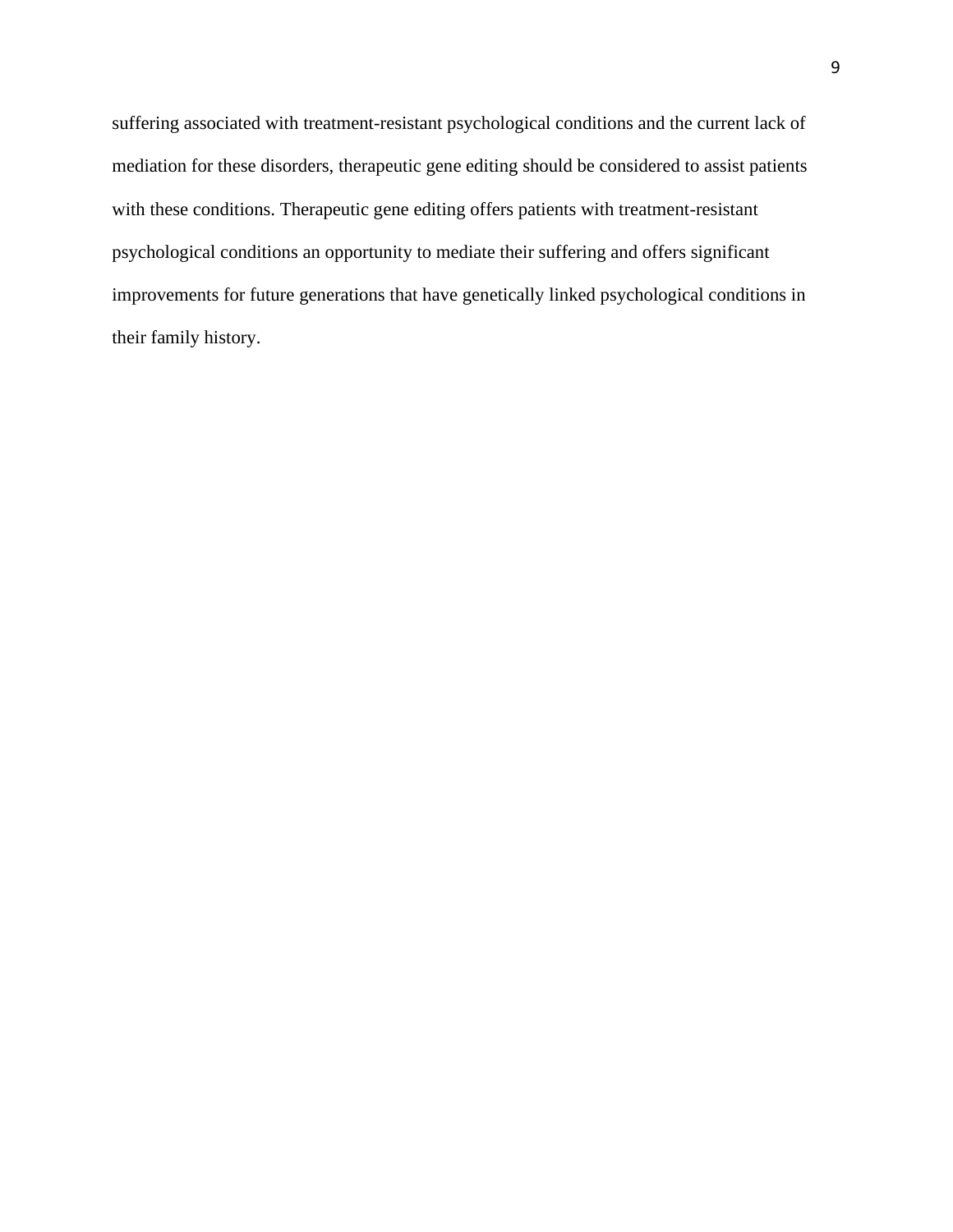## **Endnotes**

<sup>1</sup> MaryBeth Gallagher, Orla T. Muldoon, and Judith Pettigrew, "An Integrative Review of Social and Occupational Factors Influencing Health and Wellbeing," *Frontiers in Psychology* 6 (2015).

<sup>4</sup> Koen Demyttenaere, "What Is Treatment Resistance in Psychiatry? A 'Difficult to Treat' Concept," *World Psychiatry* 18, no. 3 (October 2019): 354–55.

<sup>5</sup> Gangqin Li et al., "Association Study between Genetic Variants and the Risk of Schizophrenia in the Chinese Population Based on GWAS-Implicated 6p21.3–23.1 Human Genome Region: A Case-Control Study," *BMC Psychiatry* 21, no. 1 (October 1, 2021): 1–9.

<sup>7</sup> Nick Craddock and Ian Jones, "Genetics of Bipolar Disorder," *Journal of Medical Genetics* 36, no. 8 (August 1, 1999): 585–94.

<sup>8</sup> Barnett and Smoller, "The Genetics of Bipolar Disorder."

<sup>9</sup> Chia-Hsiang Chen et al., "Chromosomal Microarray Analysis as First-Tier Genetic Test for Schizophrenia," *Frontiers in Genetics* 12 (October 1, 2021).

<sup>10</sup> Chia-Hsiang Chen et al.

<sup>11</sup> Liana Osis and Jeffrey R. Bishop, "Pharmacogenetics of SSRIs and Sexual Dysfunction," *Pharmaceuticals* 3, no. 12 (December 2010): 3614–28.

<sup>12</sup> Osis and Bishop.

<sup>13</sup> Osis and Bishop.

<sup>14</sup> Demyttenaere, "What Is Treatment Resistance in Psychiatry?"

<sup>15</sup> Versha Prakash, Marc Moore, and Rafael J Yáñez-Muñoz, "Current Progress in Therapeutic Gene Editing for Monogenic Diseases," *Molecular Therapy* 24, no. 3 (March 2016): 465–74.

<sup>16</sup> Albert Jonsen, Mark Siegler, and William Winslade, *Clinical Ethics: A Practical Approach to Ethical Decisions in Clinical Medicine*, 8th ed. (McGraw-Hill Education, n.d.).

<sup>17</sup> Jonsen, Siegler, and Winslade.

<sup>18</sup> Glenn Cohen et al., *Consumer Genetic Technologies: Ethical and Legal Considerations* (New York, NY: Cambridge University Press, 2021).

<sup>19</sup> Jonsen, Siegler, and Winslade, *Clinical Ethics: A Practical Approach to Ethical Decisions in Clinical Medicine*.

<sup>20</sup> Jonsen, Siegler, and Winslade.

<sup>21</sup> Deepthi Alapati and Edward E. Morrisey, "Gene Editing and Genetic Lung Disease. Basic Research Meets Therapeutic Application," *American Journal of Respiratory Cell and Molecular Biology* 56, no. 3 (March 2017): 283– 90.

<sup>22</sup> Chafi et al., "Prevalence and Correlates of Job Loss among Schizophrenia Outpatients at St. AmanuelMental Specialized Hospital, Addis Ababa, Ethiopia; Cross Sectional Study."

<sup>23</sup> Victoria S. Blinder and Francesca M. Gany, "Impact of Cancer on Employment," *Journal of Clinical Oncology* 38, no. 4 (February 1, 2020): 302–9.

<sup>24</sup> Eve Wittenberg, Adrianna Saada, and Lisa A. Prosser, "How Illness Affects Family Members: A Qualitative Interview Survey," *The Patient* 6, no. 4 (December 2013): 10.1007/s40271-013-0030–0033.

<sup>25</sup> Javier I. Escobar et al., "Idiopathic Physical Symptoms: A Common Manifestation of Psychiatric Disorders in Primary Care," *CNS Spectrums* 11, no. 3 (March 2006): 201–10.

<sup>26</sup> Escobar et al.

<sup>27</sup> Max Watson et al., *Oxford Handbook of Palliative Care* (Oxford University Press, 2019).

<sup>2</sup> J. H. Barnett and J. W. Smoller, "The Genetics of Bipolar Disorder," *Neuroscience*, Linking Genes to Brain Function in Health and Disease, 164, no. 1 (November 24, 2009): 331–43.

<sup>&</sup>lt;sup>33</sup> Yohannes Kifle Chafi et al., "Prevalence and Correlates of Job Loss among Schizophrenia Outpatients at St. AmanuelMental Specialized Hospital, Addis Ababa, Ethiopia; Cross Sectional Study," *PLoS ONE* 15, no. 12 (December 28, 2020): 1–11.

<sup>6</sup> Gangqin Li et al.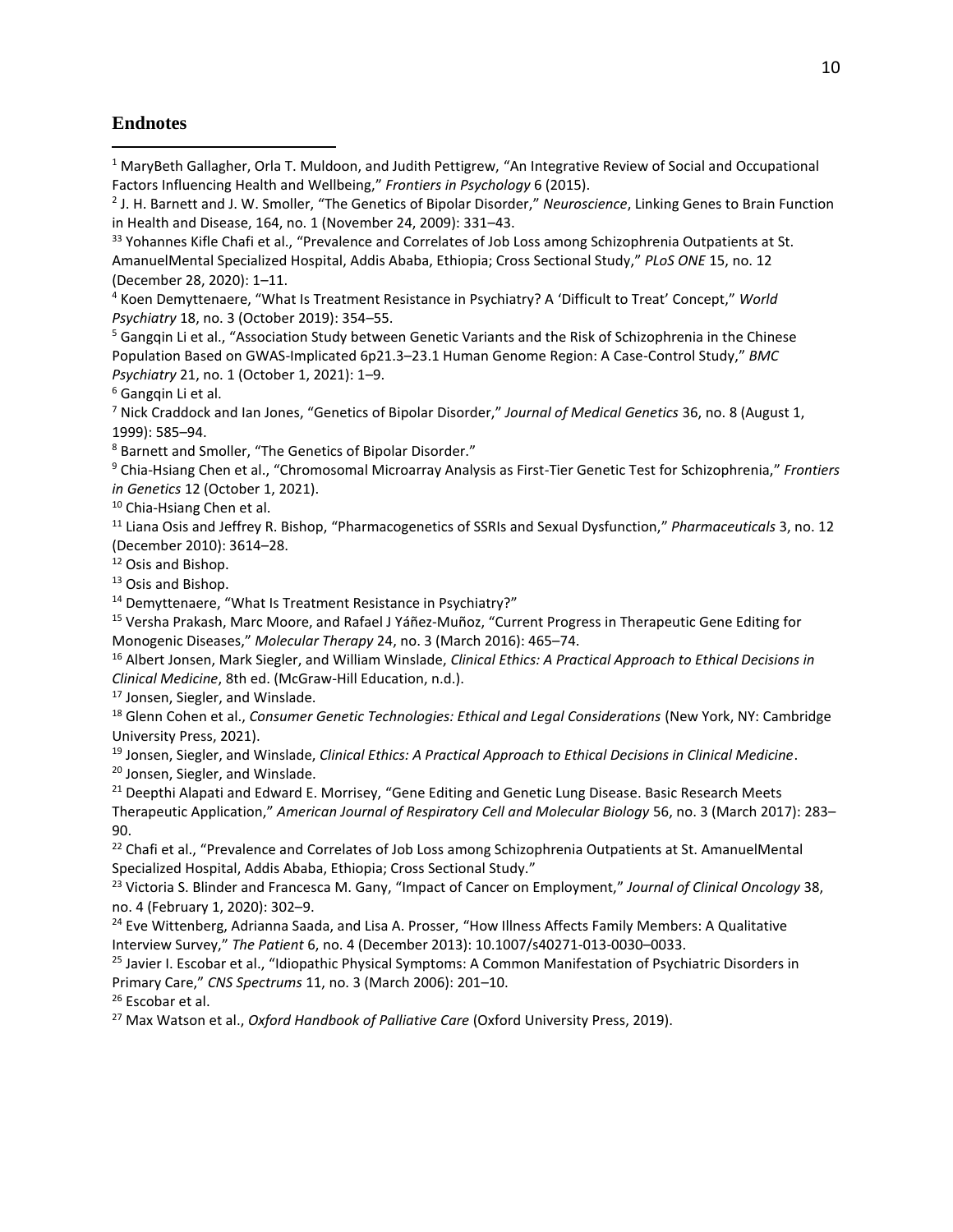# **Bibliography**

- Alapati, Deepthi, and Edward E. Morrisey. "Gene Editing and Genetic Lung Disease. Basic Research Meets Therapeutic Application." *American Journal of Respiratory Cell and Molecular Biology* 56, no. 3 (March 2017): 283–90. https://doi.org/10.1165/rcmb.2016- 0301PS.
- Barnett, J. H., and J. W. Smoller. "The Genetics of Bipolar Disorder." *Neuroscience*, Linking Genes to Brain Function in Health and Disease, 164, no. 1 (November 24, 2009): 331–43. https://doi.org/10.1016/j.neuroscience.2009.03.080.
- Blinder, Victoria S., and Francesca M. Gany. "Impact of Cancer on Employment." *Journal of Clinical Oncology* 38, no. 4 (February 1, 2020): 302–9. https://doi.org/10.1200/JCO.19.01856.
- Chafi, Yohannes Kifle, Tadele Amare, Kelemua Haile, Woynabeba Damene, Getaneh Tesfaye, and Woredaw Minichil. "Prevalence and Correlates of Job Loss among Schizophrenia Outpatients at St. AmanuelMental Specialized Hospital, Addis Ababa, Ethiopia; Cross Sectional Study." *PLoS ONE* 15, no. 12 (December 28, 2020): 1–11. https://doi.org/10.1371/journal.pone.0242352.
- Chia-Hsiang Chen, Min-Chih Cheng, Tsung-Ming Hu, and Lieh-Yung Ping. "Chromosomal Microarray Analysis as First-Tier Genetic Test for Schizophrenia." *Frontiers in Genetics* 12 (October 1, 2021). https://doi.org/10.3389/fgene.2021.620496.

Cohen, Glenn, Nita Farahany, Henry Greely, and Carmel Shachar. *Consumer Genetic Technologies: Ethical and Legal Considerations*. New York, NY: Cambridge University Press, 2021.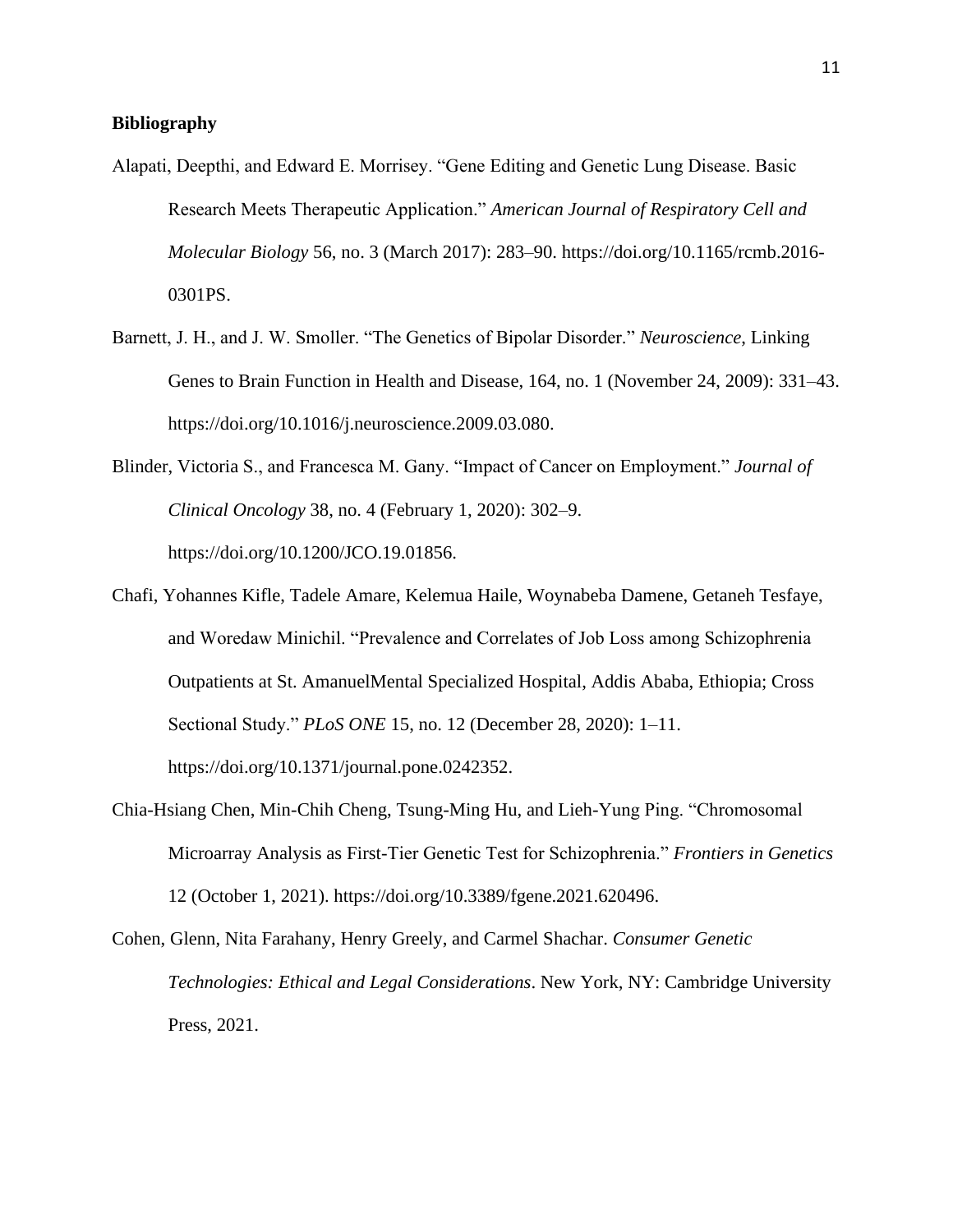- Craddock, Nick, and Ian Jones. "Genetics of Bipolar Disorder." *Journal of Medical Genetics* 36, no. 8 (August 1, 1999): 585–94. https://doi.org/10.1136/jmg.36.8.585.
- Demyttenaere, Koen. "What Is Treatment Resistance in Psychiatry? A 'Difficult to Treat' Concept." *World Psychiatry* 18, no. 3 (October 2019): 354–55. https://doi.org/10.1002/wps.20677.

Escobar, Javier I., Alejandro Interian, Angelica Díaz-Martínez, and Michael Gara. "Idiopathic Physical Symptoms: A Common Manifestation of Psychiatric Disorders in Primary Care." *CNS Spectrums* 11, no. 3 (March 2006): 201–10. https://doi.org/10.1017/s1092852900014371.

- Gallagher, MaryBeth, Orla T. Muldoon, and Judith Pettigrew. "An Integrative Review of Social and Occupational Factors Influencing Health and Wellbeing." *Frontiers in Psychology* 6 (2015). https://www.frontiersin.org/article/10.3389/fpsyg.2015.01281.
- Gangqin Li, Jie Dai, Hao Liu, Yushan Lin, Qiaoni Liu, Kaiyuan Zheng, Suyu Li, Siyu Chen, and Yi Ye. "Association Study between Genetic Variants and the Risk of Schizophrenia in the Chinese Population Based on GWAS-Implicated 6p21.3–23.1 Human Genome Region: A Case-Control Study." *BMC Psychiatry* 21, no. 1 (October 1, 2021): 1–9. https://doi.org/10.1186/s12888-021-03496-5.
- Jonsen, Albert, Mark Siegler, and William Winslade. *Clinical Ethics: A Practical Approach to Ethical Decisions in Clinical Medicine*. 8th ed. McGraw-Hill Education, n.d.

Osis, Liana, and Jeffrey R. Bishop. "Pharmacogenetics of SSRIs and Sexual Dysfunction." *Pharmaceuticals* 3, no. 12 (December 2010): 3614–28. https://doi.org/10.3390/ph3123614.